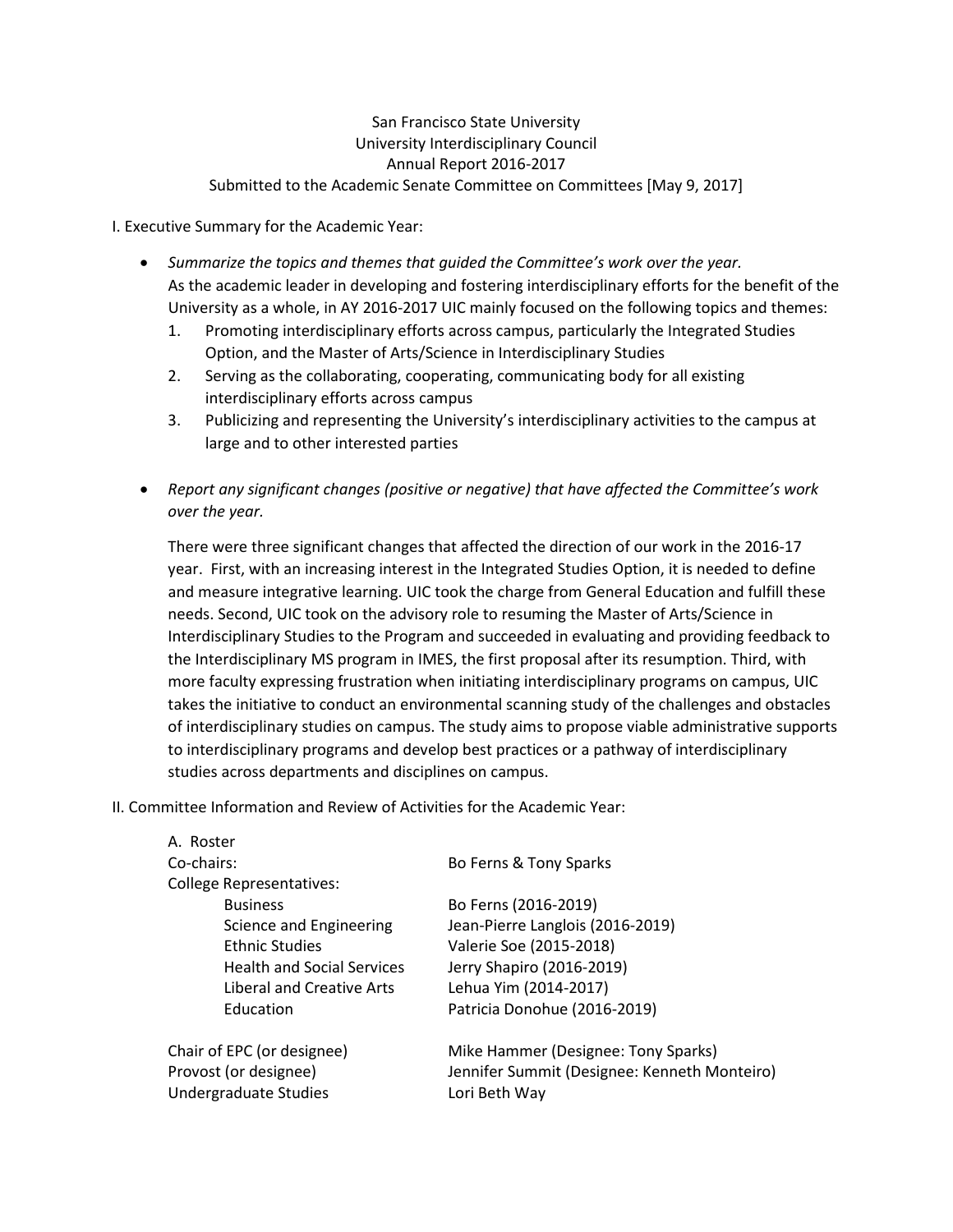B. Regular Meeting Schedule and Committee Meetings:

- *List the frequency, day, time and location of scheduled meetings;* 10:00am- 11:30am Friday, monthly meeting at ADM 552 Sodexo Room/Zoom Conferencing
- *List the dates and times the Committee met, and the members present.*

## 9/30/2016 10:00am-11:30am

Attendees: Present: Patricia Donohue, Bo Ferns, Tony Sparks, Jean-Pierre Langois, Catriona Rueda Esquibel, and Trevor Getz.

10/28/2016 10:00am-11:30am

Attendees: Patricia Donohue, Bo Ferns, Tony Sparks, Jean-Pierre Langois, & Lori Beth Way.

12/2/2016 10:00am-11:30am

Attendees: Patricia Donohue, Bo Ferns, Tony Sparks, Jean-Pierre Langois, Lori Beth Way, Mi-Sook Kim, Jerry Shapiro, Jonathon Stillman, & Karina J. Nielsen.

2/24/2017 10:00am-11:30am Attendees: Bo Ferns, Valerie Soe, Jerry Shapiro, Patricia Donohue, Tony Sparks, Lori Beth, and Mi-Sook Kim.

3/10/ 2017 10:00am-11:30am Attendees: Bo Ferns, Jean-Pierre Langlois, Jerry Shapiro, Patricia Donohue, Tony Sparks, Lori Beth, and Mi-Sook Kim.

4/21/ 2017 10:00am-11:30am Attendees: Bo Ferns, Jean-Pierre Langlois, Jerry Shapiro, Patricia Donohue, Tony Sparks, and Mi-Sook Kim.

C. Action Items

• *List the Committee's significant Action Items, and their status (i.e. completed, in progress (be specific), tabled (for what reason?))*

1. Define the concept of integrative learning for the Integrated Studies Option Status: Completed

2. Develop the rubric to measure integrative learning for the Integrated Studies Option Status: Completed

Status: in progress (UIC serve as an advisory and consulting body to faculty who are interested in developing Integrated Studies Option courses. UIC will also weigh in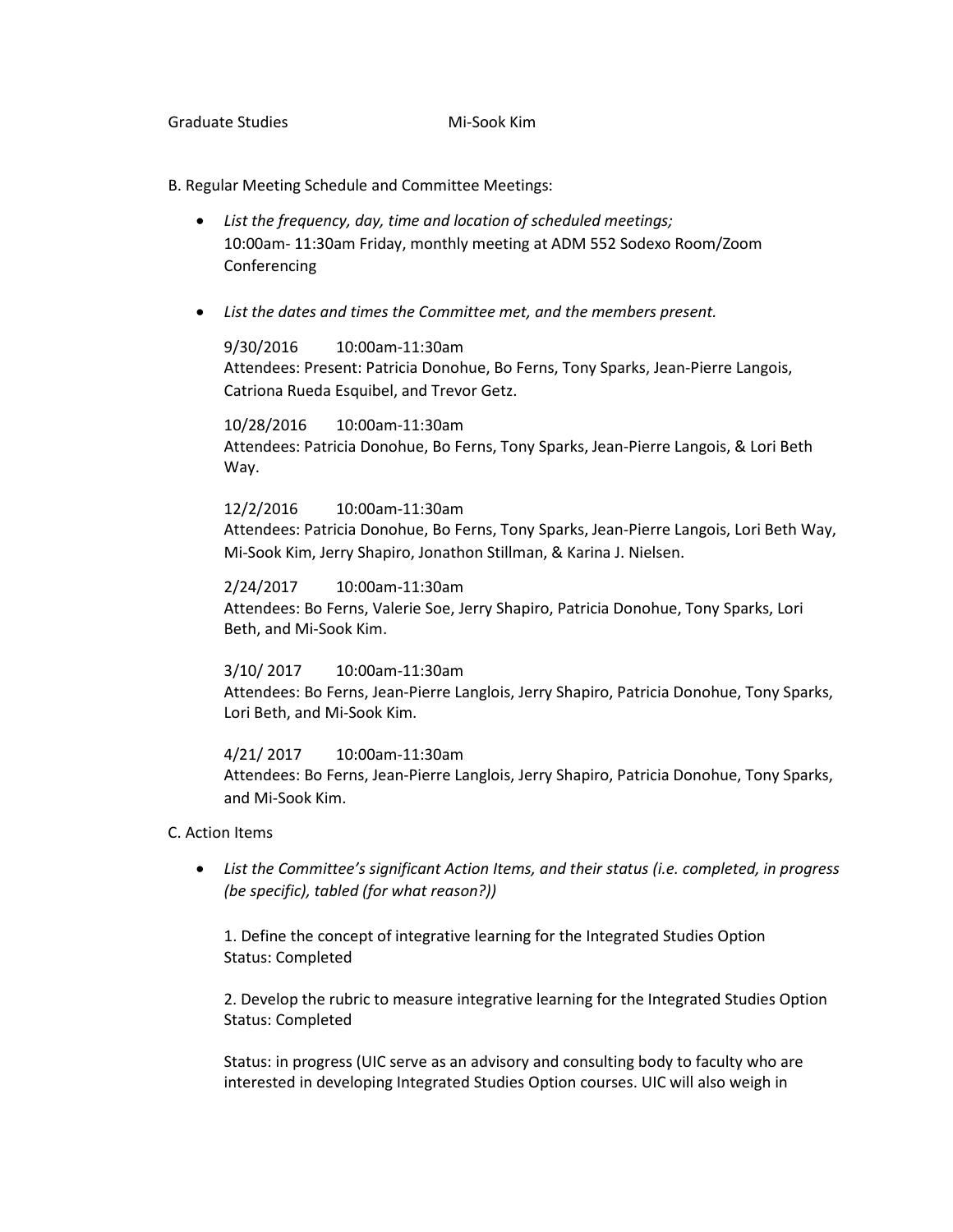assessing integration in related course proposals and develop the Integrated Study Rubrics as the assessment tool and collect best practices of integration.)

3. Serve as the advisory body to The Master of Arts/Science in Interdisciplinary Studies. Status: In progress (UIC continues to serve as the advisory body to the Program and contribute to evaluate the interdisciplinary nature of the proposal.)

4. Assess and provide feedback to the Interdisciplinary MS program in IMES proposal Status: Completed (The Interdisciplinary MS program in IMES proposal was revised and signed by UIC on January 24<sup>th</sup>, 2017.)

5. Develop a pilot interdisciplinary program at the undergraduate level Status: In progress (checking the logistics and the approval process with the Chancellor's Office)

6. Conduct an environmental scanning of the challenges and obstacles of interdisciplinary studies on campus Status: In progress (This is a two-phase study. Phase one of the focus group study is undergoing. Phase two of an overall survey will be conducted in Fall 2017).

III. Committee Recommendations for the Upcoming Year:

A. Re: Committee Charge:

• *Include the text of the Committee's current charge[\\*](#page-2-0) (committee charges can be located on the Senate website*

The University Interdisciplinary Council is charged with "...developing and fostering interdisciplinary efforts for the benefit of the University as a whole."

• *List any recommended changes to the Committee charge.* N/A

B. Re: Committee Membership:

- *List any recommended changes to the Committee membership\*.* One committee member has not attended any UIC meetings and events or responded to any emails from the co-chairs. It is recommended that the Academic Senate Office to contact his/her college to re-elect its representative.
- C. To the Senate:
	- *Provide recommendations to the Senate on specific policy that could support the Committee's work in the upcoming school year*.

<span id="page-2-0"></span> <sup>\*</sup> Committee charges and membership can be access by visitin[g http://senate.sfsu.edu/content/committee](http://senate.sfsu.edu/content/committee-information-landing)[information-landing,](http://senate.sfsu.edu/content/committee-information-landing) clicking on a committee link, and looking under the "What does [Committee] do?" heading.